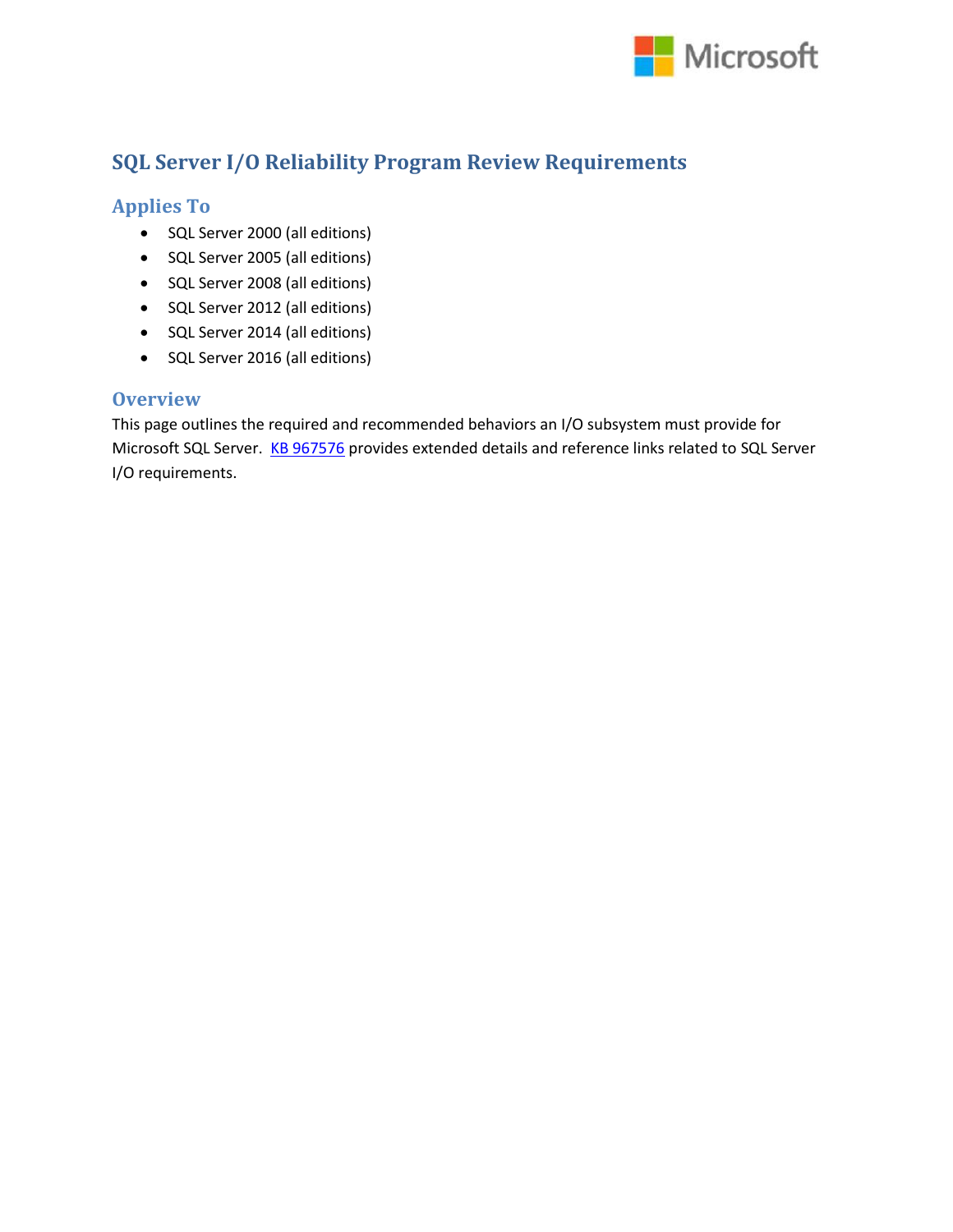

#### **Copyright**

©2015 Microsoft Corporation. All rights reserved. This document is provided "as-is." Information and views expressed in this document, including URL and other Internet Web site references, may change without notice. You bear the risk of using it.

This document does not provide you with any legal rights to any intellectual property in any Microsoft product. You may copy and use this document for your internal, reference purposes.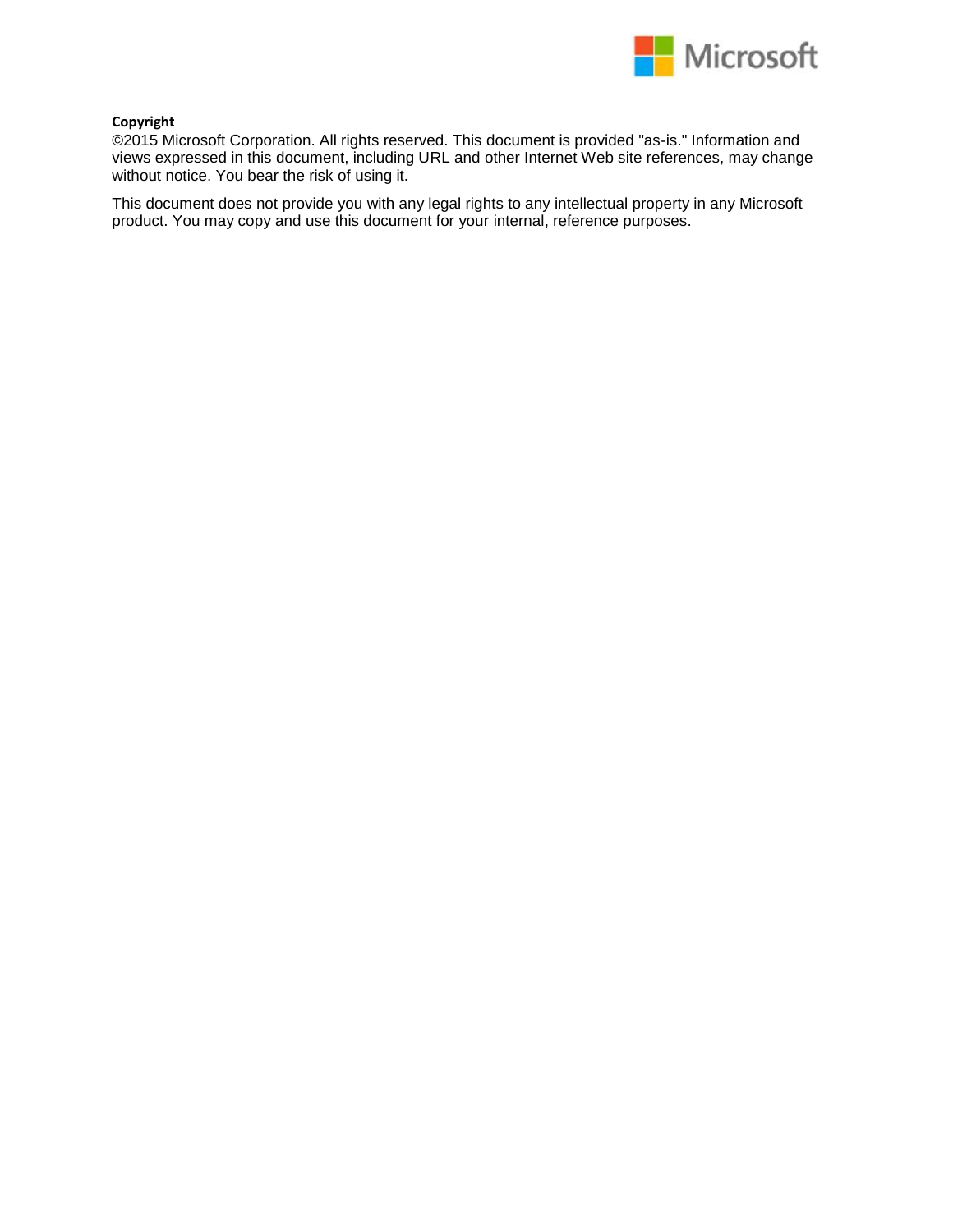

#### **Requirement Types**

The storage system capabilities are divided into two categories - required or recommended - to provide a guide to the minimum requirement and best practice recommendations.

Definitions are listed below:

- **Required** A capability or property that the subsystem must provide to pass the requirements of the SQL Server I/O Reliability Review Program.
- **Recommended** A capability or property that the subsystem should provide for optimal compatibility with SQL Server.
- A SQL Server I/O Reliability white paper must document specific product configurations that support each core requirement.
- $\cdot \cdot$  If one or more of the core requirements is not met engage the SQL Server team to discuss requirements for qualification.
- $\cdot \cdot$  If advanced feature requirements are met by the I/O solution those features should be clearly documented.

## **Core 1.00: Windows Logo Certification - (Required)**

Microsoft Windows logo certification helps ensure the safety of Microsoft SQL Server data by testing various aspects. To be compliant with the SQL Server I/O Reliability Program Review Program, solutions must pass and maintain the latest certifications for Windows logos.

The Windows logo program has both hardware and a software tracks. SQL Server I/O Reliability requires completion and logo certification for the tests applicable to the I/O solution.

### **Core 1.01: Core Windows API Support - (Required)**

SQL Server utilizes several APIs to enable secure data storage. A storage solution must ensure that a system supports specific API properties throughout the various layers and implementations of the I/O solution. The following table outlines the required storage APIs and outlines the fundamental properties of each API which must be supported.

| <b>Core API</b>   | <b>Fundamentals</b>                                                                                                   |
|-------------------|-----------------------------------------------------------------------------------------------------------------------|
| <b>CreateFile</b> | SQL Server uses many of the options allowed by CreateFile<br>for various operations on database, backup, security and |
|                   | other files. The following are specific options of                                                                    |
|                   | importance.                                                                                                           |
|                   | FILE FLAG WRITETHROUGH<br>٠                                                                                           |
|                   | FILE FLAG NO BUFFERING<br>٠                                                                                           |
|                   | FILE FLAG OVERLAPPED<br>٠                                                                                             |
|                   | FILE FLAG RANDOM ACCESS<br>٠                                                                                          |
|                   | FILE FILE SEQUENTIAL SCAN<br>٠                                                                                        |
|                   | FILE SHARE READ<br>$\bullet$                                                                                          |
|                   | FILE SHARE WRITE                                                                                                      |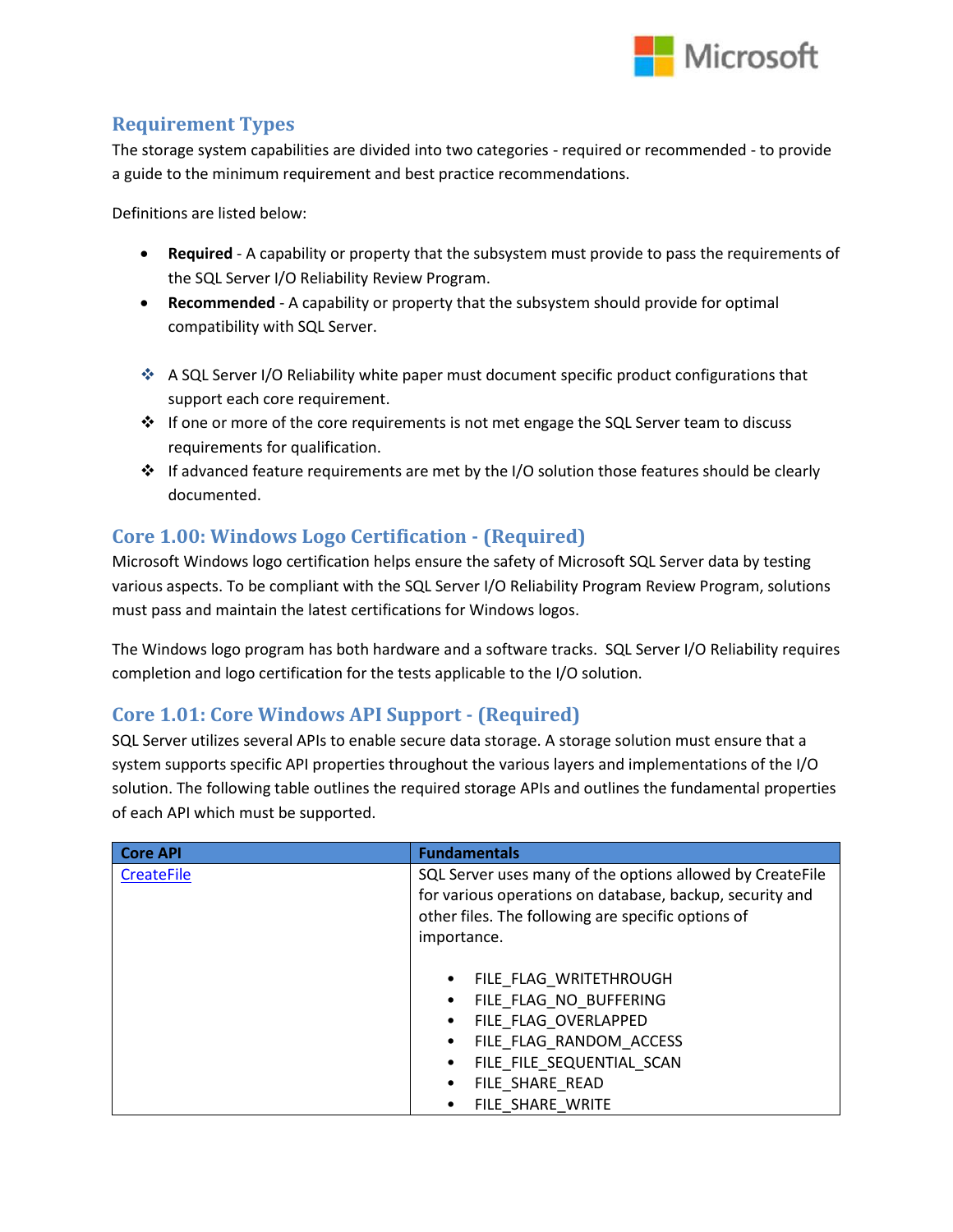

|                                                                                                                 | GENERIC_READ<br>$\bullet$<br><b>GENERIC_WRITE</b><br>READ CONTROL<br>٠<br>WRITE_DAC<br>٠<br>WRITE_OWNER<br>٠<br>SECURITY_ANONYMOUS<br>$\bullet$<br>SECURITY_SQOS_PRESENT<br>$\bullet$<br>SECURITY_VALID_SQOS_FLAGS<br>$\bullet$<br>SERVER_SQOS_MANDATORY<br>$\bullet$<br>Recommended: Support for secondary stream usage.<br>Secondary stream usage and naming is outlined in SQL<br>Server I/O Basics - Chapter 2'. (Note: Applies to all SQL<br>Server versions.)<br>SQL Server 2014 extends online DBCC behavior for ReFS.                                                                                                                                                                                                                                                            |
|-----------------------------------------------------------------------------------------------------------------|------------------------------------------------------------------------------------------------------------------------------------------------------------------------------------------------------------------------------------------------------------------------------------------------------------------------------------------------------------------------------------------------------------------------------------------------------------------------------------------------------------------------------------------------------------------------------------------------------------------------------------------------------------------------------------------------------------------------------------------------------------------------------------------|
| <b>DeviceloControl</b>                                                                                          | DeviceloControl is used to establish and query file system<br>behaviors. Discovering details about the volume<br>information, establishing sparse file settings; obtaining<br>sparse file allocation information or other attributes.<br>The following are specific options and data structures of<br>importance. The I/O system should ensure accuracy of the<br>returned data.<br>FSCTL_SET_SPARSE<br>FSCTL_SET_ZERO_DATA<br>$\bullet$<br>FSCTL_QUERY_ALLOCATED_RANGES<br>$\bullet$<br>FSCTL_SET_COMPRESSION<br>IOCTL_DISK_GET_LENGTH_INFO<br>IOCTL DISK GET PARTITION INFO EX<br>IOCTL DISK GET DRIVE GEOMETRY<br>GPT BASIC DATA ATTRIBUTE SHADOW COPY<br>GPT_BASIC_DATA_ATTRIBUTE_READ_ONLY<br>Note: DeviceloControl can be called by using and without<br>the OVERLAPPED structure. |
| <b>FlushFileBuffers</b><br><b>GetVolumePathName</b><br>GetVolumeInformation<br>GetVolumeNameForVolumeMountPoint | The solution must honor the SL_WRITE_THROUGH and<br>IRP_MJ_FLUSH_BUFFERS.<br>Used to harden a backup before the transaction<br>log is truncated<br>Used when file size changes are made to ensure<br>$\bullet$<br>metadata is flushed<br>Enables support of mount points.<br>٠                                                                                                                                                                                                                                                                                                                                                                                                                                                                                                           |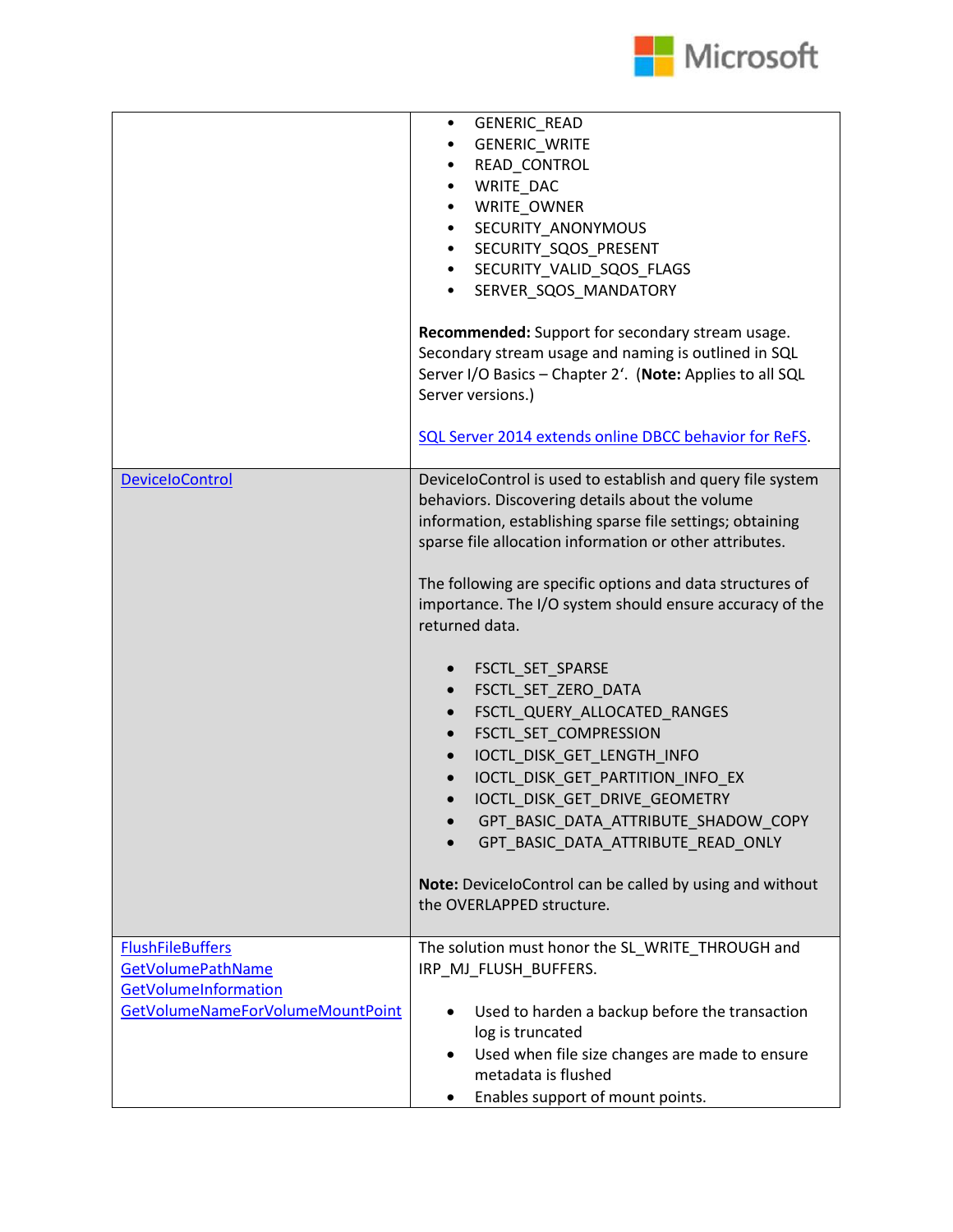

|  | Provides details about the volume, similar to those |
|--|-----------------------------------------------------|
|  | outlined in the DeviceloControl entry.              |

| <b>Core API</b>        | <b>Behavioral Needs</b>                                                                                                                                                                                                                                                                                                                                                                       |
|------------------------|-----------------------------------------------------------------------------------------------------------------------------------------------------------------------------------------------------------------------------------------------------------------------------------------------------------------------------------------------------------------------------------------------|
| <b>WriteFile</b>       | <b>OVERLAPPED Present</b><br>$\bullet$<br><b>OVERLAPPED Not-Present</b><br>General I/O size ranges from 512-bytes to<br>$\bullet$<br>4MB                                                                                                                                                                                                                                                      |
| <b>WriteFileGather</b> | <b>OVERLAPPED Present</b><br>$\bullet$<br><b>OVERLAPPED Not-Present</b><br>General I/O size ranges from 8KB to 8MB<br>$\bullet$<br>Systems that do not support<br>scatter/gather can experience<br>performance degradation<br>Used heavily by SQL Server lazy writer,<br>$\bullet$<br>eager writes (bulk operations) and<br>checkpoint processing<br>WOW64 on X64 support needed<br>$\bullet$ |
| <b>ReadFile</b>        | <b>OVERLAPPED Present</b><br>$\bullet$<br><b>OVERLAPPED Not-Present</b><br>General I/O size ranges from 512-bytes to<br>$\bullet$<br>4MB                                                                                                                                                                                                                                                      |
| <b>ReadFileScatter</b> | <b>OVERLAPPED Present</b><br>$\bullet$<br><b>OVERLAPPED Not-Present</b><br>General I/O size ranges from 8KB to<br>$\bullet$<br>10MB<br>Systems that do not support<br>scatter/gather can experience<br>performance degradation<br>Used heavily by SQL Server read ahead<br>$\bullet$<br>logic<br>WOW64 on X64 Support needed                                                                  |

SQLIOSim.exe, a replacement for SQLIOStress.exe, is shipped with SQL Server as a utility for use by storage solution providers to improve testing. A storage solution provider may use SQLIOSim.exe to help review and test an implementation. (Reference Core 1.08 for testing requirements.)

The following is an example of the usage of *FlushFileBuffers*.

The file-system (NTFS) has two ways to tell the subsystem to flush the data to stable media. Marking each write IRP as SL\_WRITE\_THROUGH, and sending IRP\_MJ\_FLUSH\_BUFFERS.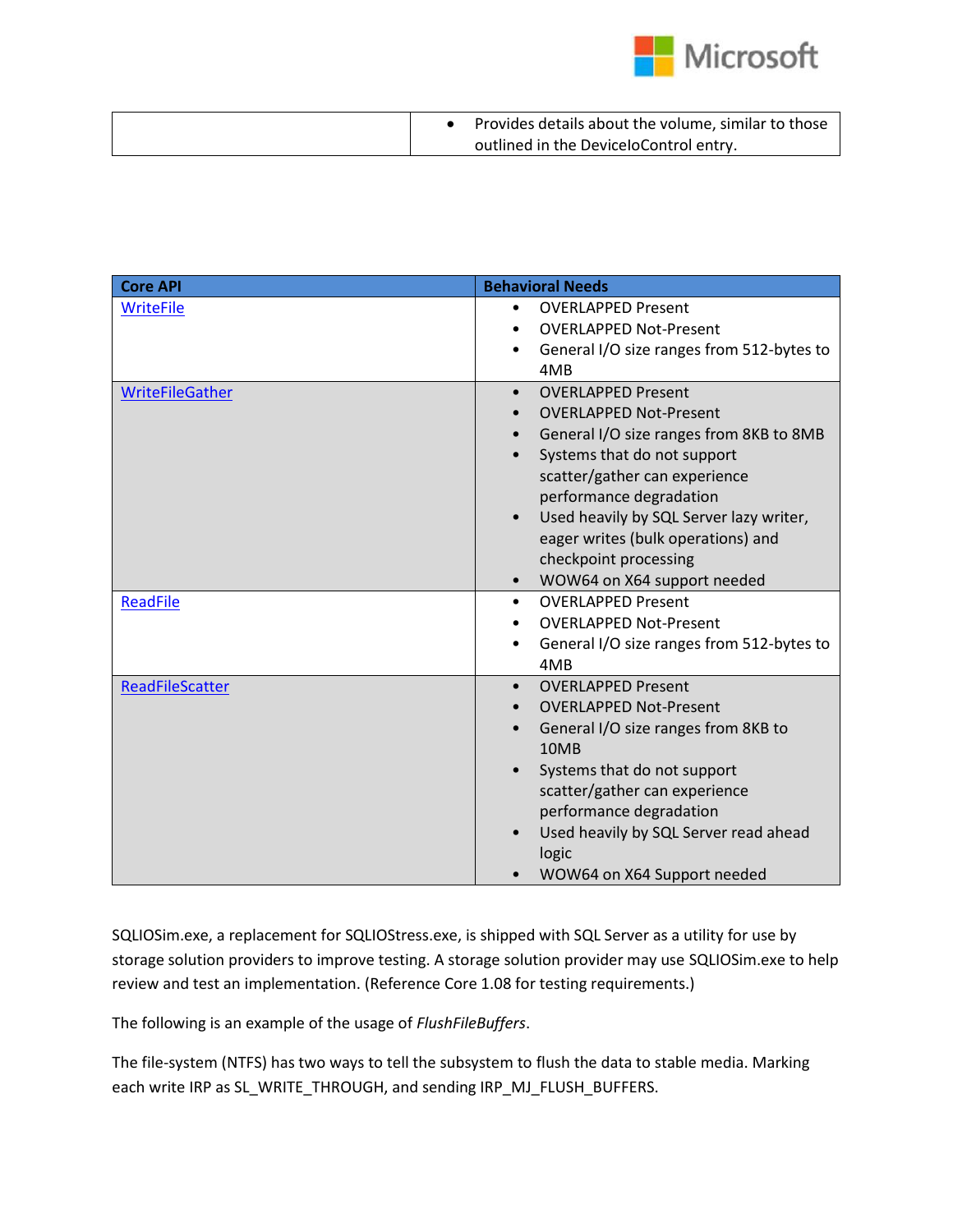

When *FlushFileBuffers* is called, NTFS will write each page remaining in file system cache and invoke IRP\_MJ\_FLUSH\_BUFFERS. The flush must ensure all data has been written to stable media.

Just using FLAG\_WRITE\_THROUGH + FILE\_FLAG\_NO\_BUFFERRING does not cause IRP\_MJ\_FLUSH\_BUFFERS, although SL\_WRITE\_THROUGH is set on every IRP.

Certain IDE drives will reorder your writes and making SQL Server susceptible to data loss after a power outage. FlushFileBuffers is sufficient to make sure that data is persisted on disk.

### **Core 1.02: Stable Media - (Required)**

SQL Server relies on the Write-Ahead Logging (WAL) protocol to maintain the Atomicity, Consistency, Isolation, and Durability (ACID) properties of the database. WAL relies on stable media capabilities. A solution must comply with this stable media intention. For detailed information, see the 'Power Outage Testing – Pull The Plug' section in [Microsoft SQL Server I/O Basics Chapter 2.](http://technet.microsoft.com/en-us/library/cc917726.aspx) (**Note:** Applies to all SQL Server versions.)

### **Core 1.03: Forced Unit Access (FUA) and Write-Through - (Required)**

To support Write-Ahead Logging (WAL), SQL Server uses FILE\_FLAG\_WRITETHROUGH when opening database files. SQL Server also uses *FlushFileBuffers* during various operations. Write-through and flushing to stable media must be supported by storage solutions.

All components in a solution must honor the write-to-stable media intent. This includes, but is not limited to, caching components.

It is not enough to honor WAL for SQL Server log files only. Data files and backup streams also depend on WAL behavior.

Many storage products include battery-backed caching mechanisms. If these caching mechanisms are present in the solution, the SQL Server Always On solution white paper should document the practical limits of the write-through stable media protection for a production environment.

For more information, see the links listed in the References section at the end of this paper, and the following Microsoft Knowledge Base article[: KB917043](http://support.microsoft.com/en-us/kb/kbview/917043) - Key factors to consider when you evaluate third-party file cache systems with SQL Server.

### **Core 1.04: Asynchronous Capabilities - (Required)**

SQL Server performs most of its I/O using asynchronous capabilities. If a request specifies asynchronous operation, no API call should cause a synchronous condition. Synchronous I/O can cause unexpected scheduler and concurrency issues. Therefore, a SQL Server solution must provide asynchronous I/O capabilities.

For more information about how a synchronous action can affect the Microsoft SQL Server scheduler, see the white paper, [How To Diagnosis and Correct Errors 17883, 17884, 17887, and 17888.](https://technet.microsoft.com/en-us/library/cc917684.aspx)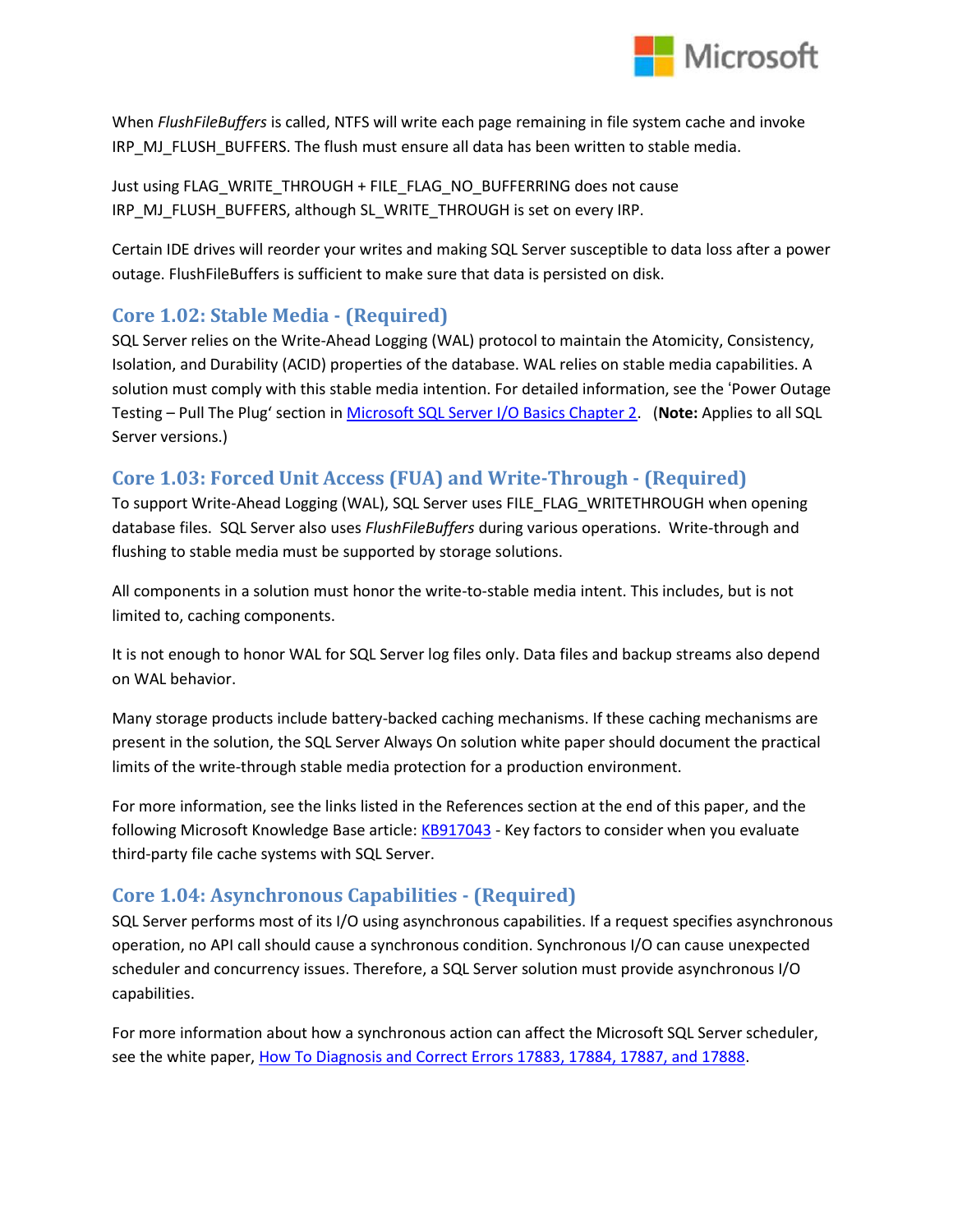

#### **Core 1.05: Write Ordering - (Required)**

A tenant of the WAL protocol is write ordering preservation. Any SQL Server solution must provide write ordering preservation.

For more information about write ordering requirements, see the Write Ordering, FlushFileBuffers, Backup Hardening, and Remote Mirroring sections of the white paper, [SQL Server 2000 I/O Basics.](http://technet.microsoft.com/en-us/library/cc966500.aspx) (**Note**: Applies to all SQL Server versions)

#### **Core 1.06: Torn I/O Protection - (Required)**

A SQL Server I/O Reliability solution must provide sector alignment and sizing in a way that prevents torn I/O including splitting I/Os across various I/O entities in the I/O path.

Additionally, a solution must accurately report sector size to Windows I/O APIs. Accurately reporting sector size helps prevent sector size mismatches and torn writes. For example, a drive that does 4 KB writes reports 512 bytes while the drive performs a read/write of the 4 KB sectors. This inaccuracy in reporting sector size can create a condition where data is lost or exposed as torn writes. Any SQL Server I/O Reliability solution must document configurations in such a way that use actual sector sizes from the sector size list that is supported by Microsoft SQL Server: 512, 1024, 2048, and 4096 bytes.

To indicate when a torn-write situation occurs, we recommended that the solution log appropriate warning events.

The SQL Server I/O Reliability solution white paper must include information about the configuration requirements needed for the solution to meet the torn I/O requirements.

For more information, see the Torn I/O, Log Parity, and Sector Size sections located in the white paper, [Microsoft SQL Server I/O Basics Chapter 2.](https://technet.microsoft.com/en-us/library/cc917726.aspx) (**Note:** Applies to all SQL Server versions.)

#### **SSD/Flash (Non-Spinning Media)**

Sector sizes become opaque (often simulated) to the I/O stack for solutions which are not based on spinning media. Solutions with non-spinning media designs must still avoid torn writes. These solutions should document how torn writes are avoided. They should also document how to configure the solution to reduce Read/Modify/Write I/O patterns, reduce wear of the media and optimize I/O performance.

### **Core 1.07: NTFS Support - (Required)**

You must support NTFS capabilities. This includes but not limited to the following:

- Sparse Files
- File Streams
- Encryption
- Compression
- All Security Properties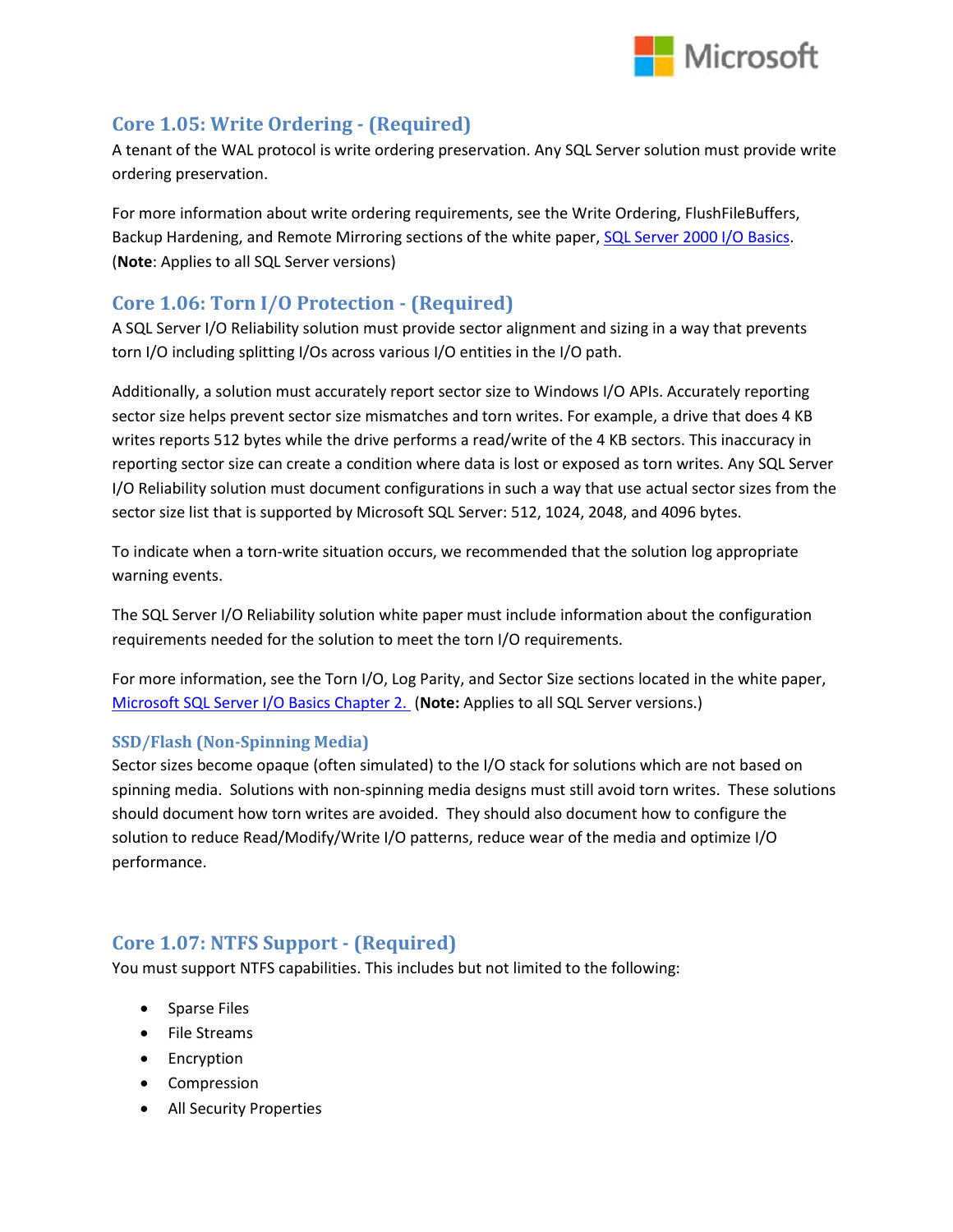

The solution must support sparse files on NTFS based file systems. Microsoft SQL Server 2005 and newer versions use sparse files in support of DBCC CHECK\* commands and snapshot databases.

Common copy and compression utilities may not honor sparse file metadata but instead copy all bytes, ignoring the sparse allocations and requiring full storage space. Storage solution providers may choose to provide utilities to copy or move sparse files without destroying the sparse file intent.

## **Core 1.08: Testing - (Required)**

The SQL Server I/O Reliability Review Program requires successful execution of the following data durability test suites.

1. The latest SQLIOSim.exe (*installed in BINN directory during SQL Server installation*) for data durability and integrity testing. SQLIOSim.exe is shipped with SQL Server 2008 and newer versions.

The following configuration file is to be used to complete a continuous, 24 hour stress test. To open double click on the file name below.



- 2. Common benchmark suites such as (TPC-E, TPC-C, TPC-H) should be executed with:
	- a. Database protection level (PAGE AUDIT) set to checksum.
	- b. Trace flags (818, 815) are enabled

**Note:** BIOS and UEFI bugs can lead to unexpected behavior for the solution. Solution testing must include full power outage restarts followed by DBCC CHECKDB validation.

It is recommended the following tests and reviews be performed.

- x86 with 3GB Enabled (optional)
- x86 with PAE Enabled (optional)
- WOW64 running x86 in x64 (optional)
- Low paged and non-paged pool conditions
- Excessive outstanding request boundaries. For example 10000+.
- Memory requests are not forced to a specific memory location. For example, a 64 bit driver requiring a memory allocation under the 4GB can force aggressive working set trimming.

### **Advanced 2.01: Write Ordering - (Required - Remote Storage Solutions)**

For remote and mirrored I/O destinations all the paths must honor write ordering across the database files. A SQL Server I/O Reliability solution white paper must include information about the configuration requirements needed for the solution to meet the write, ordering requirement. For example, a solution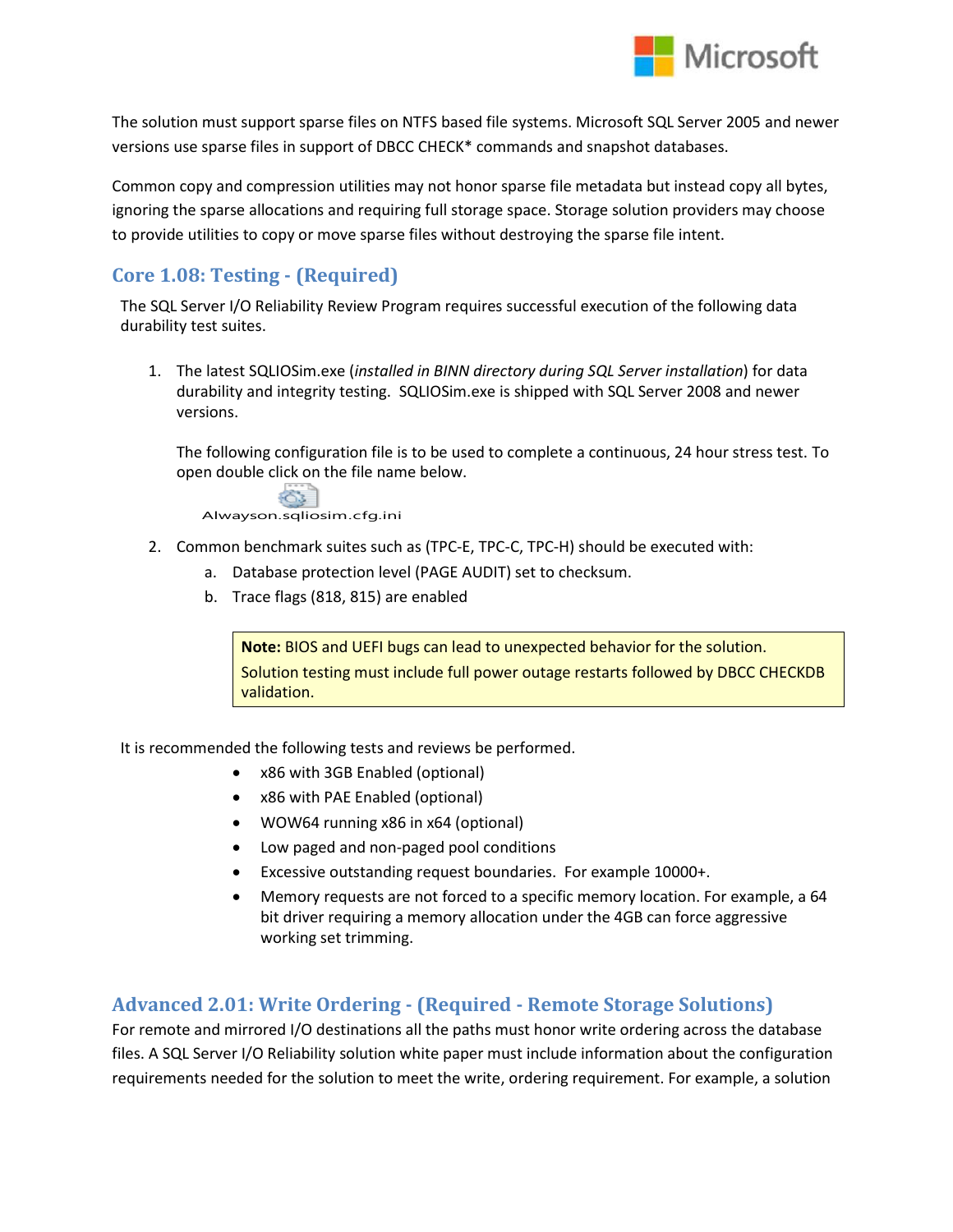

that requires a consistency group might specify this configuration requirement as: "All files associated with a database must be configured in a single consistency group."

Example Configuration

A solution has the following configuration:

- Data File Device A Subsystem #1
- Log File Device B Subsystem #2

**Note:** If these subsystems use separate physical paths with different caching, SQL Server may not be able to support this configuration because the caching mechanisms may not present a coherent cache. The subsystems may require a third element to maintain cache coherency across the disparate caches. Consider including system databases in the consistency group to provide enhanced metadata consistency.

The same caching problem described in the example configuration can also occur across network boundaries. If a database backup is written to a UNC path but FlushFileBuffers only ensures that the local system file cache is flushed, SQL Server may be exposed to data loss. Network based solutions must ensure stable media delivery.

#### **Non-Battery Backed Cache Solutions**

If the solution uses cache that is not battery backed it must provide stable media and write ordering guarantees as well. An exception is **TEMPDB**. This type of solution often holds the write buffers in RAM memory during transmission and must use a two phase commit approach to maintain stable media and write ordering requirements.

### **Advanced 2.02: Transactional Sector/Block Rewrites - (Required)**

Solutions involving movement of sectors or blocks must provide transactional safety while maintaining asynchronous capabilities. Sectors or blocks cannot be rewritten or changed unless transactional safety can be guaranteed.

See the Defragmenting Disk Drives and Sector Size sections located i[n SQL Server 2000 I/O Basics](http://technet.microsoft.com/en-us/library/cc966500.aspx) for complete details. (**Note:** Applies to all SQL Server versions.)

### **Advanced 2.03: VDI - (Required)**

VDI solutions must meet the requirements outlined in the **SQL Server 2005 Virtual Backup Device** [Interface \(VDI\) Specification.](http://www.microsoft.com/downloads/details.aspx?FamilyID=416f8a51-65a3-4e8e-a4c8-adfe15e850fc&DisplayLang=en)

### **Advanced 2.04: Clustering - (Required)**

For clustering solutions, the shared disk should be part of the Hardware Compatibility List for Windows Server.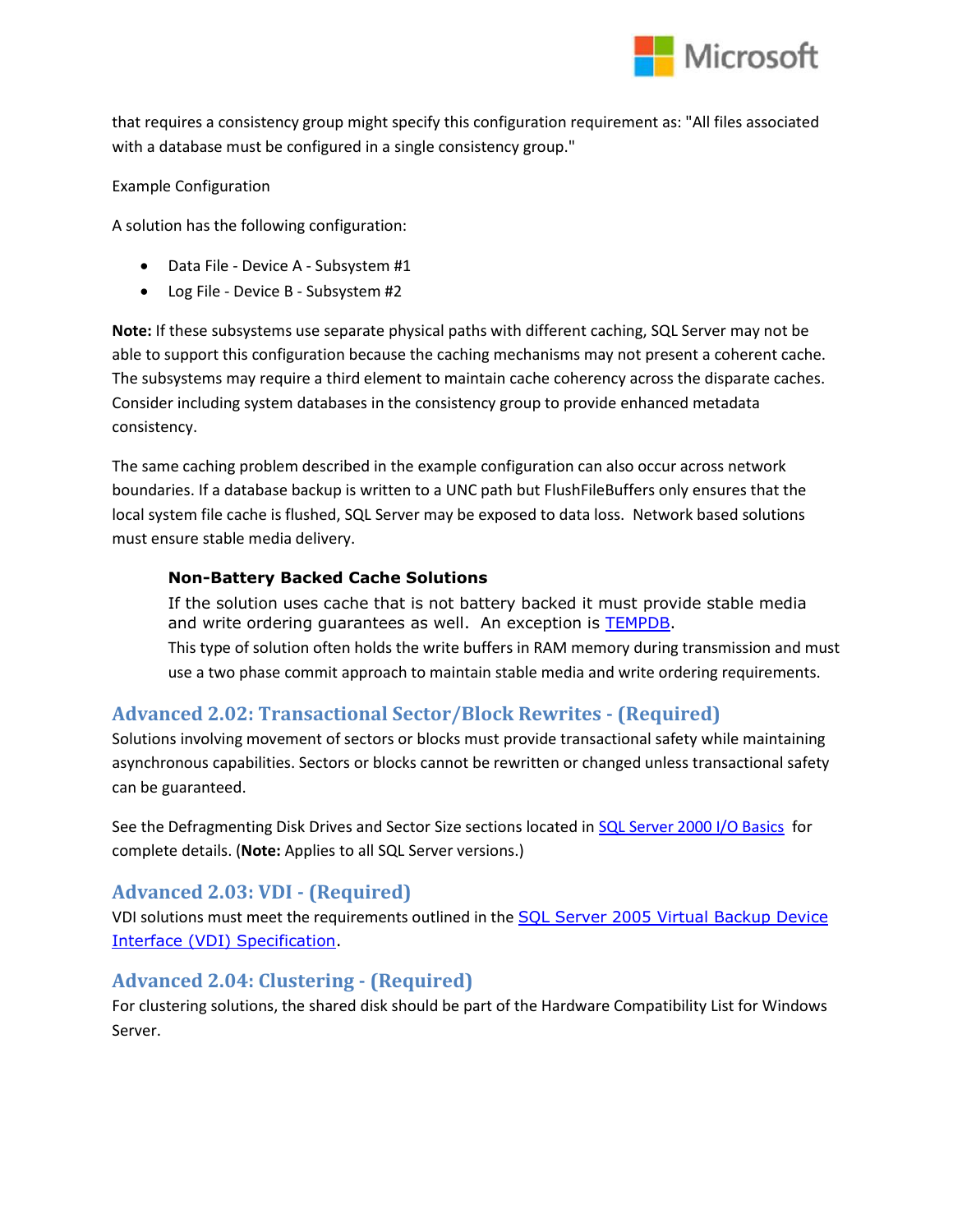

### **Advanced 2.05: File Streams - (Required)**

The SQL Server file streams feature requires NTFS transactional guarantees. Compliance of SQL Server file stream requires the following.

- File system must report NTFS.
- File system must support the NTFS mini-filter stack including support of the filter manager contexts FSRTL\_FLAG2\_SUPPORTS\_FILTER\_CONTEXTS in FCBs.
- Support for Extended Attributes.
- Metadata changes on the same volume must maintain ordering. For example, a metadata change of File A followed by a metadata change of File B will maintain order, even after a crash recovery.
- Directory scan enumeration returns the current state of the directory. For example, if a directory contains files A and C when the scan is started but during the scan file B is added; then A and C should be returned and B is optional. The file system must not look at the count of files at scan startup as an absolute. In the example, the count would be two(2). The scan should not return A and B only. The enumeration behavior of B is undefined but A and C were present at the start of the scan and unaltered during the scan so they should be returned in the scan.
- It is recommended that the solution participates in Microsoft Plug Fest Interop testing.
- File stream access does not support OpLocks.

#### **Advanced 2.06: Protection- (Recommended)**

Data durability compromises can frequently be predicted or avoided. This is frequently referred under initiatives such as S.M.A.R.T. Solutions are encouraged to provide advanced data protection features.

[Custom stability checks](http://blogs.msdn.com/b/alwaysonpro/archive/2014/10/13/enhance-alwayson-failover-policy-to-check-for-connection-and-availability-database-health.aspx) can be implemented in conjunction with an Always On solution.

#### **Advanced 2.07: Hardware Virtualization (Required)**

Solutions involving virtualized environments must comply with Windows **SVVP** program as outlined in the [SQL Server virtualization support policy.](http://support.microsoft.com/KB/956893)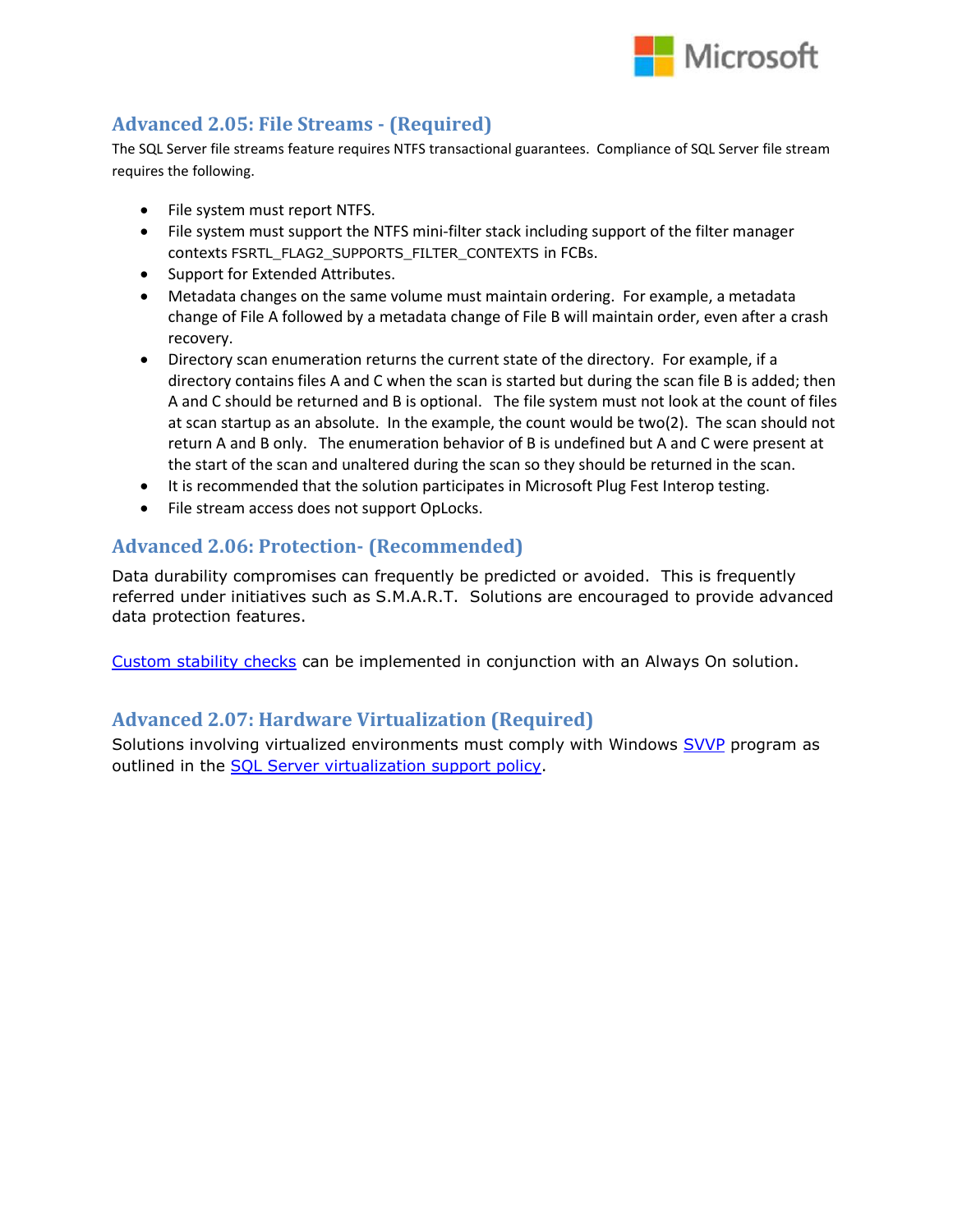

# **SQL Server I/O Patterns 3.00**

The following table outlines the common SQL Server I/O patterns. Leverage this table to:

- Evaluate the I/O solution
- Establish appropriate testing patterns
- Document configurations and recommendations

| I/O Action                                                   | <b>Common I/O Sizes</b>                                                                                                                                                                  |
|--------------------------------------------------------------|------------------------------------------------------------------------------------------------------------------------------------------------------------------------------------------|
| Database page reads (mdf/ndf)                                | 8K to 512K and may not be block aligned.<br>Accessed in either allocation and index/data order<br>depending on query plan selection<br>Read over write patterns leveraged by SQL Server. |
| Database page writes (mdf.ndf)                               | 8K to 128K and may not be block aligned<br>Ex: Eager Writes (select into), Checkpoint, Lazy writer                                                                                       |
| <b>Database initialization writes</b>                        | 8K (may not be block aligned) to 8MB. Zero'ed 8K<br>buffer posted multiple times (WriteFileGather) for<br>multiple offsets.                                                              |
| Log writes                                                   | 512 (smallest sector size) to 60K, always sector aligned                                                                                                                                 |
| Log reads                                                    | 512 (smallest sector size) to 480K                                                                                                                                                       |
| <b>Backup reads/writes</b>                                   | Default 4MB (based on buffer size calculations)                                                                                                                                          |
| <b>Restore reads/writes</b>                                  | Default 4MB (based on buffer size calculations)                                                                                                                                          |
| <b>In-Memory Database Checkpoint files</b><br>(reads/writes) | 256K, serial access pattern goals and file reuse                                                                                                                                         |
| <b>In-Memory Database Delta files</b><br>(reads/writes)      | 4K, serial access pattern goals                                                                                                                                                          |
| File Stream (T-SQL) access (reads/writes)                    | <b>8K</b>                                                                                                                                                                                |
| File Stream external access (reads/writes)                   | Application dependent                                                                                                                                                                    |
| <b>T-SQL Blob reads</b>                                      | 8K to 512K, total outstanding 2048 pages                                                                                                                                                 |
| <b>Column Store (reads/writes)</b>                           | 8K to 16MB, uses T-SQL blob reads, total outstanding<br>40,000 pages                                                                                                                     |
| <b>T-SQL BULK INSERT</b>                                     | 64K                                                                                                                                                                                      |
| <b>BCP.exe writes</b>                                        | <b>Reference details</b>                                                                                                                                                                 |
| <b>Sparse file writes</b>                                    | 8K                                                                                                                                                                                       |
| <b>Sparse file reads</b>                                     | See 'database page reads'                                                                                                                                                                |
| <b>Buffer Pool Extension writes</b>                          | 8K to 128K                                                                                                                                                                               |